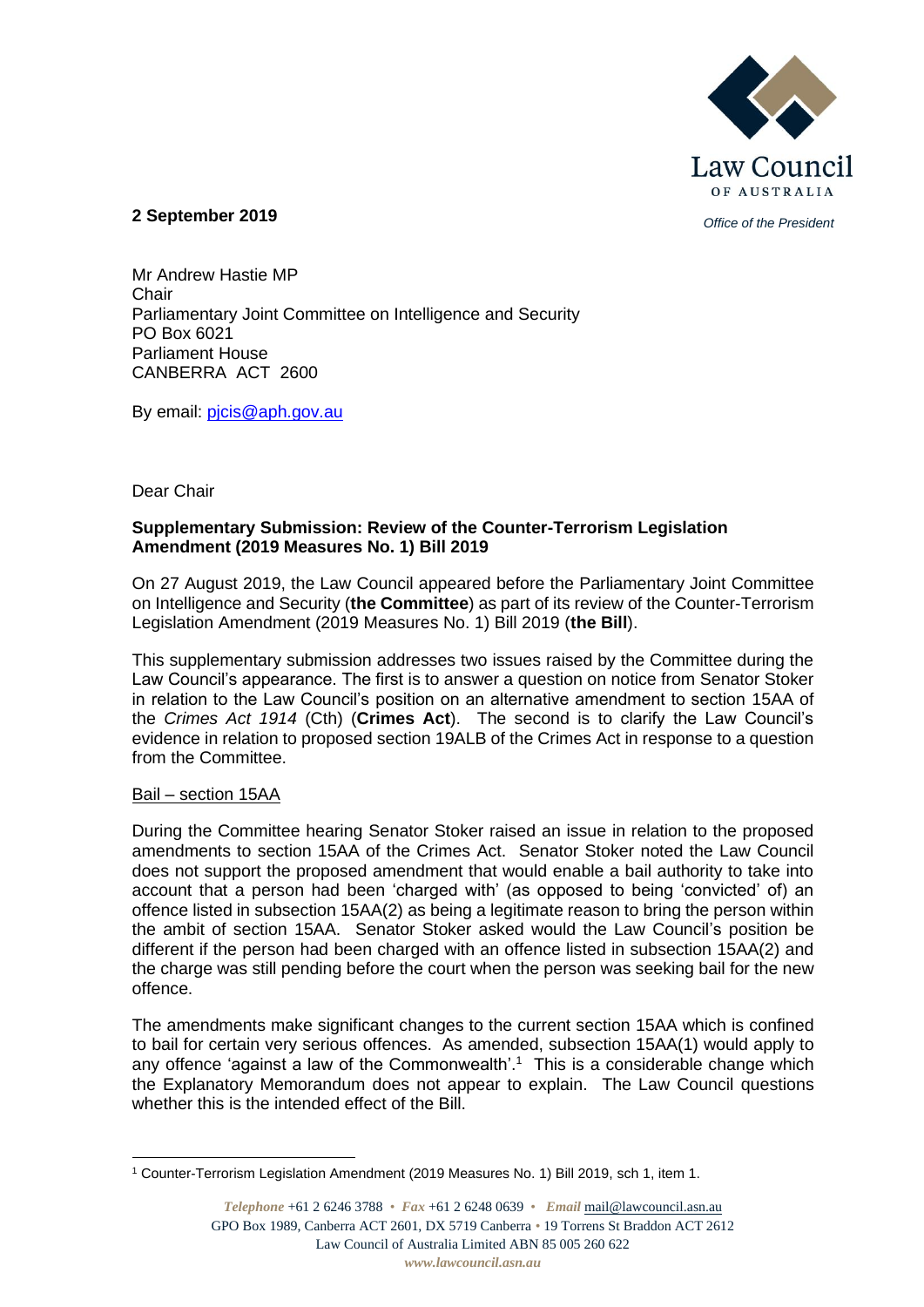The drafting of the amendment – 'charged with or convicted of' – is ambiguous. It might refer to a pending charge or a charge for which a person has been found guilty or acquitted. According to the Explanatory Memorandum, it includes both current and previous charges in relation to an offence listed in subsection  $15AA(2).^{2}$ 

Accordingly, the Law Council raises the following serious concerns:

- (i) The Law Council accepts that a prior conviction for an offence listed in subsection 15AA(2) may be a proper basis for the exceptional circumstances criterion;
- (ii) However, the fact that a person has been charged does not mean that the person is guilty. A pending charge is an important consideration in a bail decision regarding a subsequent charge but that will depend on the strength of the evidence to prove that charge among the other usual criteria to be considered by the bail authority. Nonetheless, a pending charge is not a proper basis for automatic application of the exceptional circumstances category;
- (iii) The pending charge may be dropped or the person may be ultimately acquitted; and
- (iv) The new offence (for example, wilful damage of Commonwealth property) may bear no relationship to any of the offences listed in subsection 15AA(2).

Similar serious concerns arise in relation to the proposed subsection 15AA(2A). This provision would apply to persons subject to a control order, or who had made statements or carried out activities supporting or advocating support for terrorist acts.

People in this category would have to show exceptional circumstances to obtain bail for any offence (that is not restricted to the offences listed in subsection 15AA(2)). To impose an exceptional circumstances test on people who have neither been charged with nor convicted for any offence has not been adequately justified.

The Law Council considers that for the high threshold of the 'exceptional circumstances' test to be applied fairly, it should still be limited to where a person has previously been convicted of an offence listed in subsection 15AA(2).

In relation to children charged with an offence to which section 15AA would apply, the Law Council's primary position is that, as with setting a non-parole period, or determining release on parole, there needs to be greater flexibility within criminal law legislation to take into account the immaturity and the developmental issues particular to children. For this reason children should be exempt from the application of section 15AA. However, if section 15AA is to continue to apply to children, the Law Council would prefer to see both the best interests of the child and the protection of the community as matters of equal and primary importance to be considered by the bail authority.

## Parole – proposed section 19ALB

During the Committee hearing Senator Stoker asked a question of the Law Council regarding the operation of proposed section 19ALB. That section requires the Attorney-General to consider, inter alia, if a person has made statements of support for or advocated terrorist acts within the meaning of Part 5.3 of the *Criminal Code Act 1995* (Cth) (**Criminal** 

<sup>2</sup> Explanatory Memorandum, Counter-Terrorism Legislation Amendment (2019 Measures No. 1) Bill 2019, 10 [26].